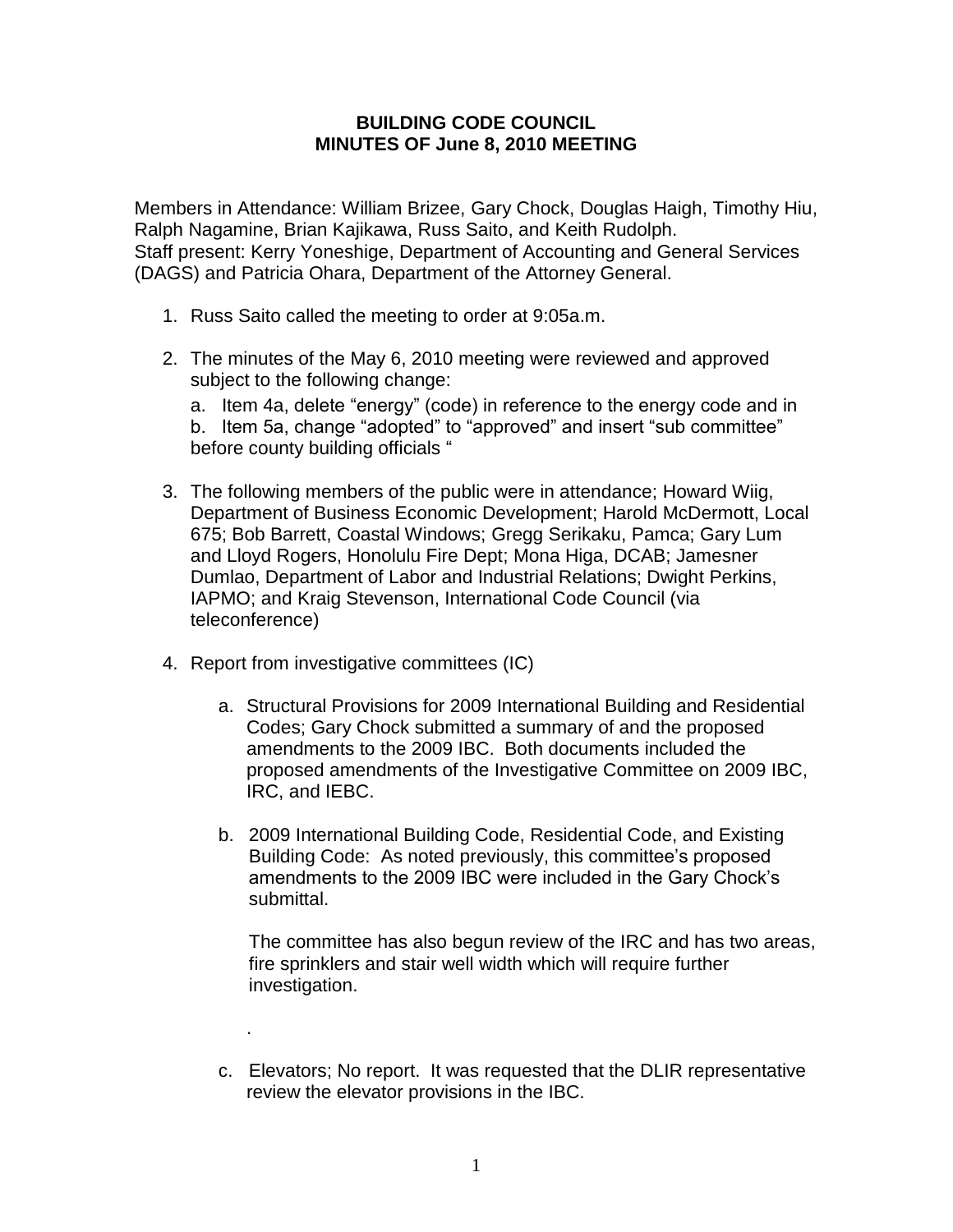- d. A/C Ventilation; No report
- e. 2009 Uniform Plumbing Code; Convening the same group that did the 2006 Uniform plumbing code amendments and will also include a representative from the Department of Health. Significant amendments were in the gray water section.
- f. 2009 Energy Efficiency Standards; Chair reported that Hawaii will be in better standing with various professional organizations now that the State has adopted an energy code. Only Hawaii county does not have an energy code.
- g. State Fire Code; State Fire Council has met and is reviewing the changes for 2009.
- h. Training on State building codes; Although Ann Ogata-Deal was not present, Gary Chock noted that through her efforts, code books costing approximately \$25,000 had been purchased for state and county departments. She has also set up the procurement process to contract training for public and private entities employees on the International Existing Building Code (IEBC) to be paid from FY 11 funds if there is sufficient demand for the training.
- i. Window exemption template; Howard Wiig reported that he did receive input on the template from an architect on Hawaii and made the revisions to the template that allows the user to push a key and obtain the heat gain coefficient.
- 5. Adoption of administrative rules
	- a. State Residential Code; After discussion, the Council decided to proceed with adoption of the 2006 IRC and proposed amendments. The Council felt that the adoption of the 2009 IRC would require time to review and obtain comment because of the fire sprinkler provisions.

An outcome of this discussion was also the formation of an investigative committee to implement the fire sprinkler requirement of the 2009 IRC. This new committee would be initially comprised of Timothy Hiu, Socrates Bratakos, Gregg Serikaku, William Brizee, and Ann Ogata-Deal. Additional members including developers and representatives from the water boards would be invited.

6. Next meeting agenda items:

.